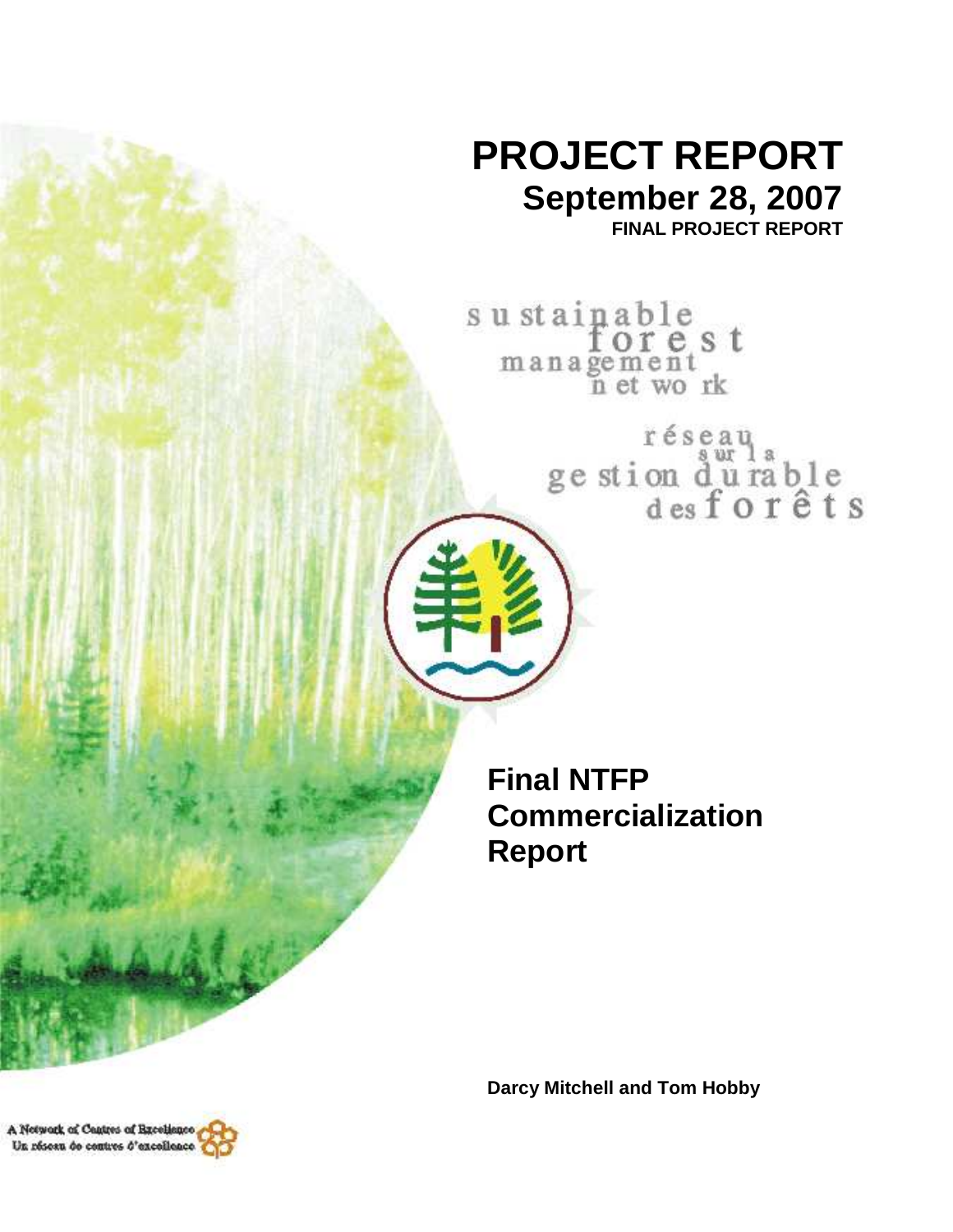## **Final NTFP Commercialization Report**

**SFMN Project: Commercial development of non-timber forest products and forest bio-products: critical factors for success** 

**By:** 

**Darcy Mitchell**  Centre for Non-timber Resources Royal Roads University, Victoria, B.C. darcy.mitchell@royalroads.ca

**Tom Hobby** 

Centre for Non-timber Resources Royal Roads University, Victoria, B.C. tom.hobby@royalroads.ca

> **September 28, 2007 Edmonton, Alberta, Canada.**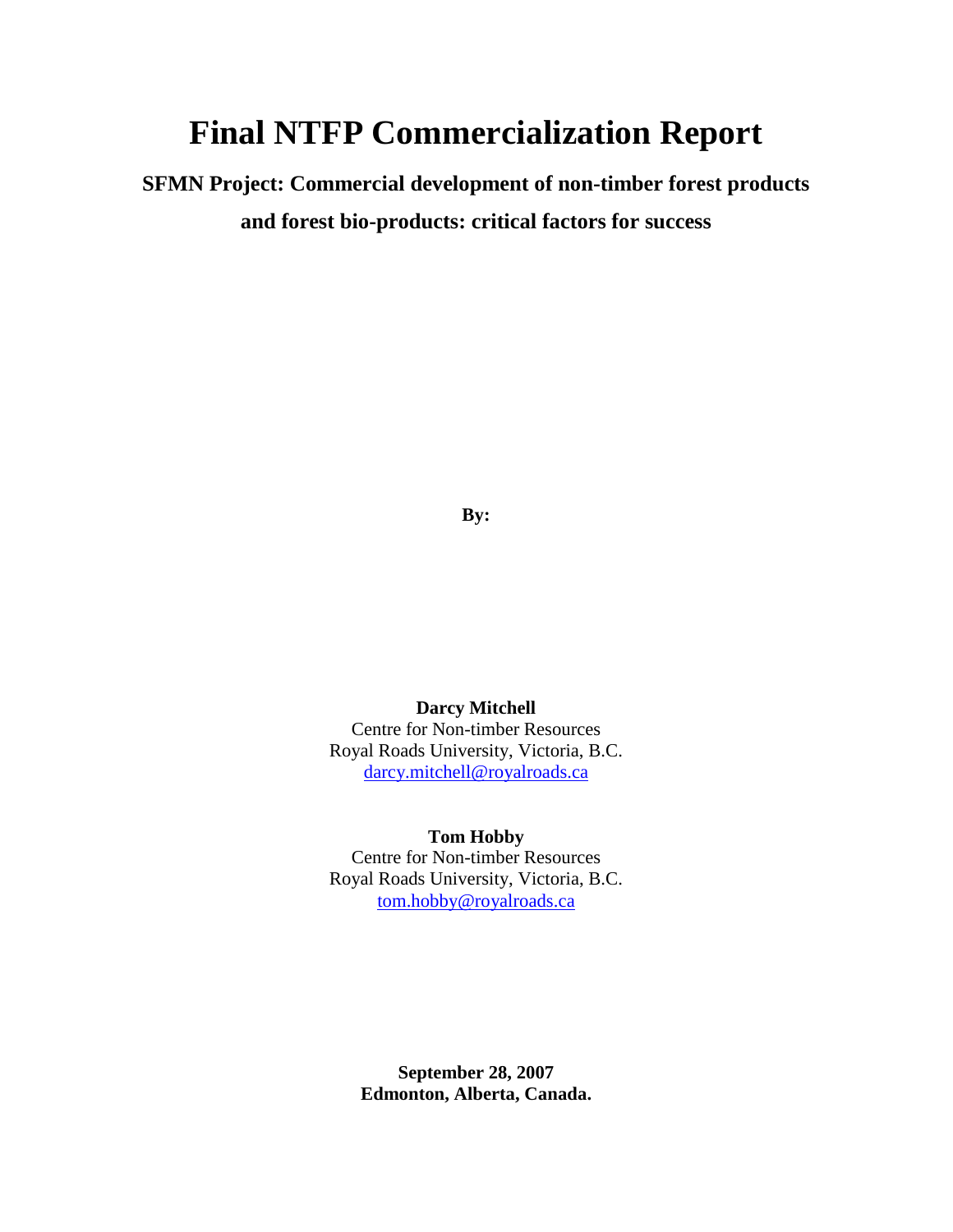## **ABSTRACT**

Non-timber forest products (NTFPS) and forest bio-products have been increasingly recognized globally as important for supporting the livelihoods of forest dependent people, fostering natural resource conservation and providing ecosystem services. In the face of challenges including the Mountain Pine Beetle epidemic in B.C., ecological issues such as climate change and economic pressures due to changing global competitiveness, the possibility for NTFP development may be beneficial for forest dependent communities to diversity their economies and soften the impacts of the current challenges affecting the forestry sector and for the forest sector more generally to produce a more compatible combination of commercial products and non-market products and services. This report will highlight the development of 10 full case studies and two NTFP profiles using an adapted 'production-to-consumption' approach that focuses NTFP development within a sustainable forest management context. Four general forest management scenarios are outlined and used to discuss the potential for incorporating NTFPs within forest management. Many NTFPs have potential for generating wages comparable with other employment available in resource dependent communities, as well as processing, marketing and other employment in peri-urban and urban communities. Expanded production of NTFPs can be achieved through compatible forest management with timber in extensive management settings and also within agroforestry systems. Some NTFPs may also evolve into cultivated crops due to economic efficiencies. Under current government policies within most jurisdictions, there are very few specific policies that regulate NTFP harvesting, processing and marketing/exporting. Generally, a lack of property rights pose significant barriers and disincentives for commercial NTFP management and investment. A finding which may distinguish the value of NTFPs in 'northern' (developed) versus 'southern' (developing) regions is the significant importance attached by many users to traditional, cultural, recreational and other nonmarket uses of these species, uses which in some cases may be more significant than the value of commercial production.

**Keywords:** Non-timber forest products, Aboriginal communities, bio-products, Canada Yew, floral greens, medicinal products, essential oils, tree syrups, forest policy, forest tenure, forest management, wild berries, wild mushrooms.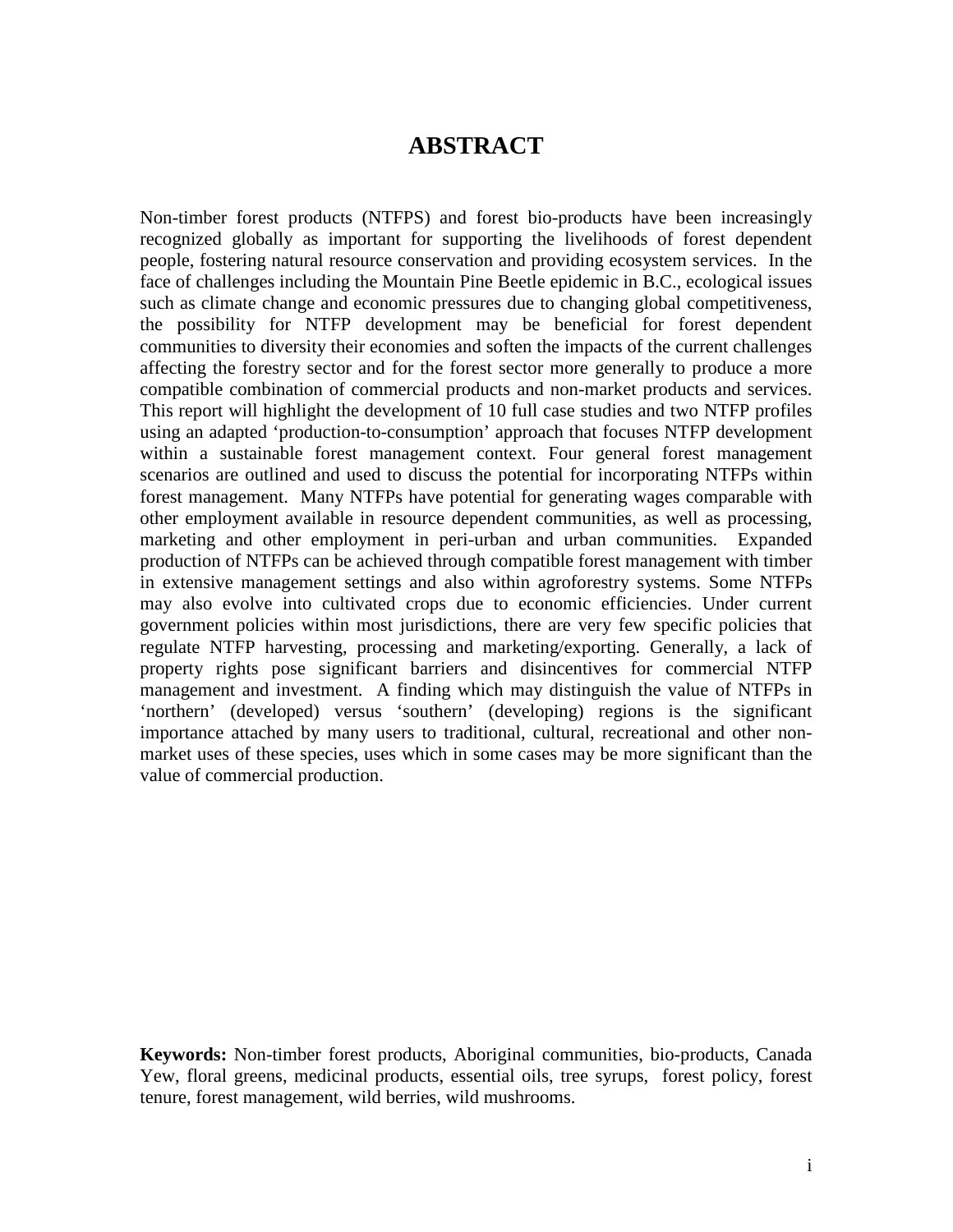## **ACKNOWLEDGEMENTS**

Acknowledgements Darcy Mitchell, Tom Hobby (CNTR- Royal Roads) and Glenn Fox (Guelph) thank Wendy Cocksedge, Tim Brigham, and Evelyn Goedhart (Centre for Nontimber resources); Brian Titus and Richard Winder (Pacific Forestry Centre-Natural Resources Canada), Shannon Berch, Evelyn Hamilton and Sinclair Tedder (British Columbia Ministry of Forests and Range), Dave Chapeskie (Ontario Ministry of Agriculture, Food and Rural Affairs), Dave Buck (Northern Manitoba Diversification Centre), and our research team: Mike Keefer, Tyson Ehlers, Russell Collier, Kari Dow, Emily Keller, Kimberley Maher, Glenys Verhulst, Elizabeth Ramlal, Raquel Negrelle, Greg Pate, Paul Guerra and Kyha Saban for their contributions to this project. The Sustainable Forest Management Network supported this research; the Canadian Model Forest Network provided the majority of funding for the compendium reports on Canadian NTFP law and policy, which were compiled for CNTR by the firm of Hillyer Atkins, Victoria, B.C.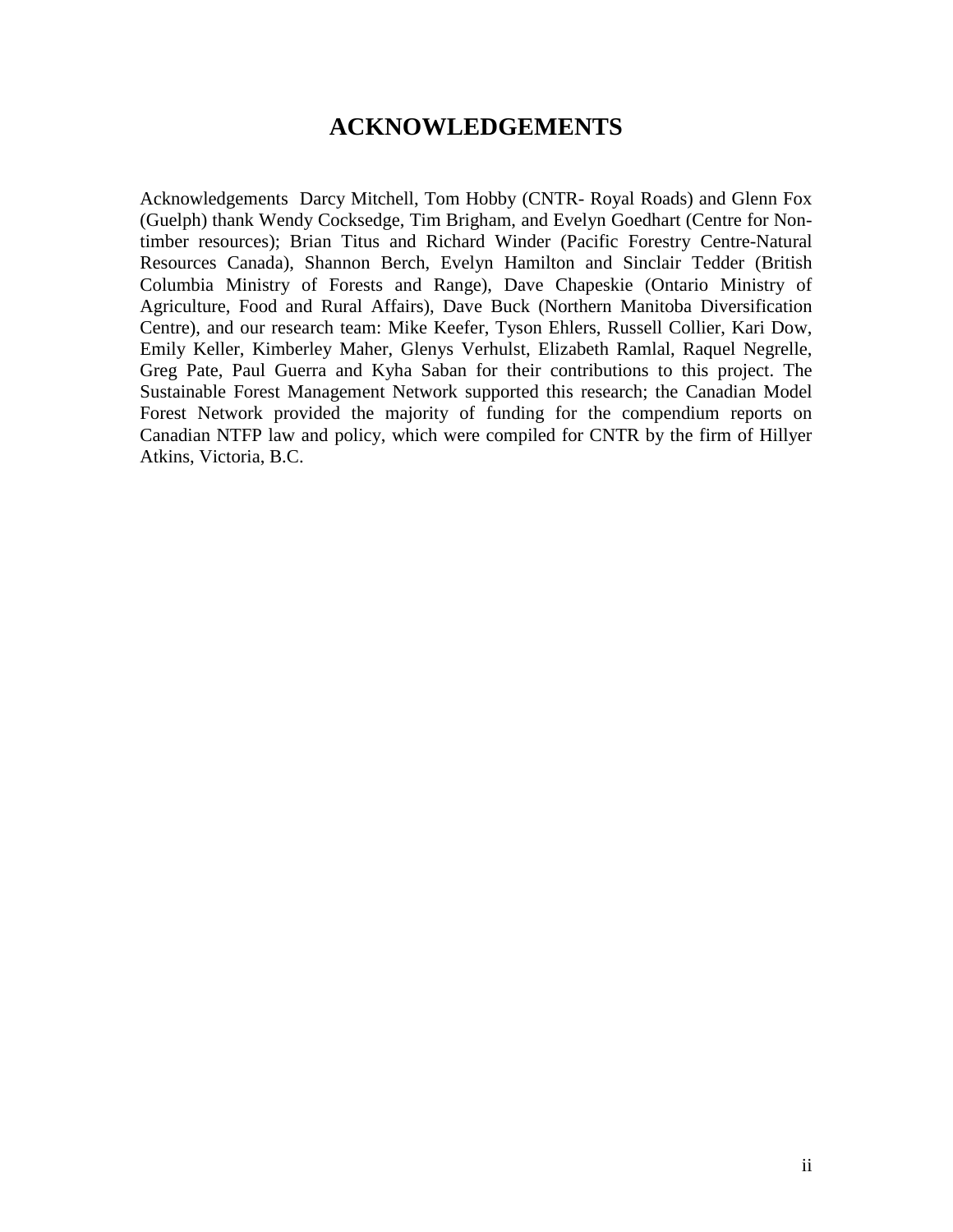## **TABLE OF CONTENTS**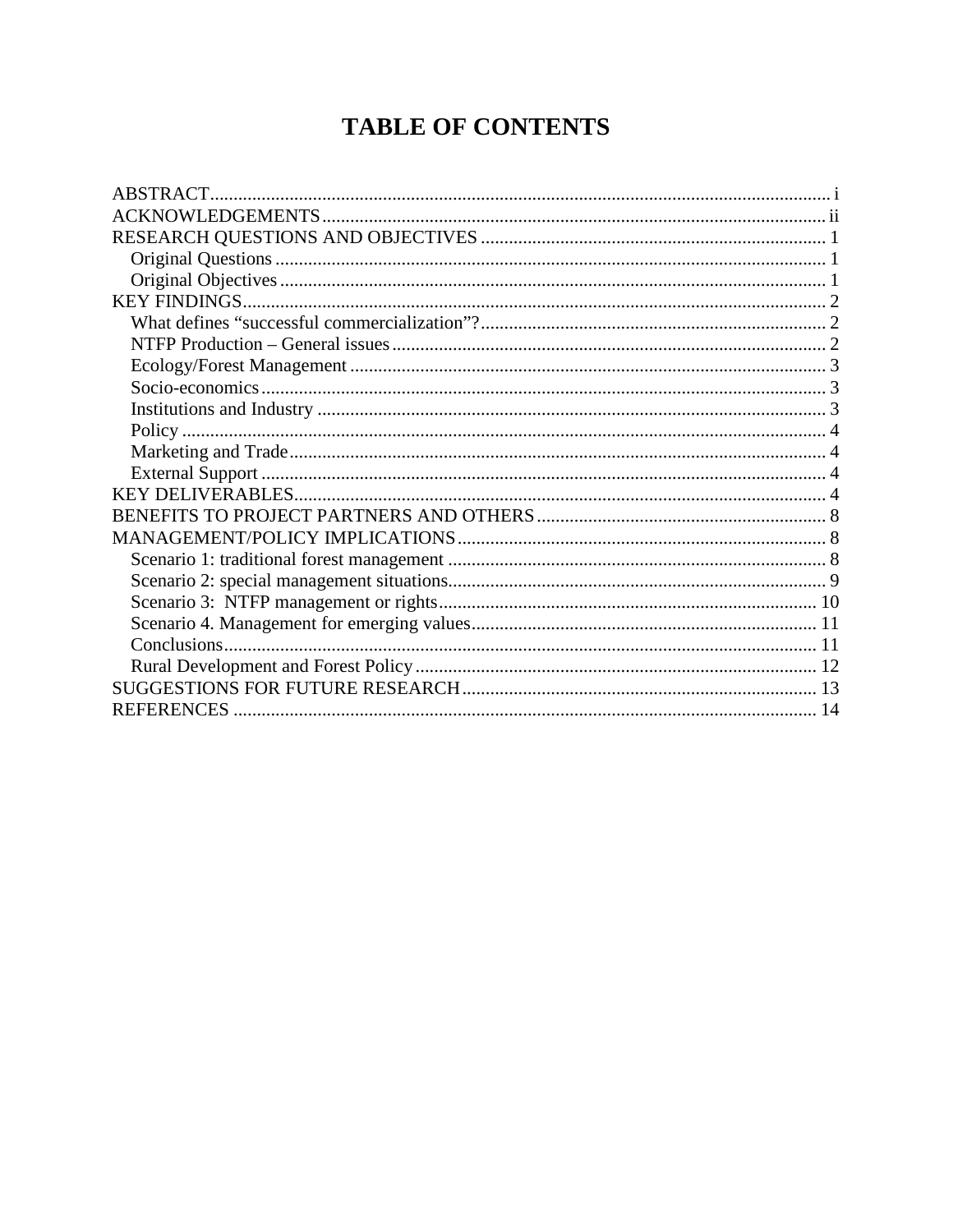## **RESEARCH QUESTIONS AND OBJECTIVES**

## *Original Questions*

- What is an appropriate methodology for analyzing the factors that influence successful commercial development of NTFPs and bio-products by Aboriginal and other rural communities in Canada and the benefits – and costs – of commercial development?
- What are the critical factors for success?
- Based on the results of this analysis, what are some key measure measures, including potential changes to institutions, by which NTFPs and bio-products can contribute more effectively to economic diversification and development of Aboriginal and other rural and resource-dependent communities in Canada and avoid or mitigate negative impacts of commercial development on subsistence, traditional and recreational values of non-timber forest products?.

## *Original Objectives*

- Through original case study research, to document the production to consumption system for 8-10 important NTFPs or bio-products, including both commercial and non-commercial (e.g. subsistence and cultural uses, and retention of species to support wildlife) uses of the product where relevant and including documentation of social, economic, cultural, biophysical, and institutional characteristics of each case;
- To develop a policy framework for NTFP/bio-product management, processing and marketing in target jurisdictions (B.C., Ontario, and New Brunswick) with documentation of other Canadian jurisdictions if resources are sufficient.
- To adapt and extend as necessary the analytical framework created by CIFOR to Canadian and other North American cases of commercial development of NTFP/bio-products and produce a "rolling" series of working papers that document and evaluate critical factors in "success";
- To develop recommendations for relevant decision-makers as to whether and how to implement or accelerate the commercial development of specific NTFPs or bio-products, or NTFP or bio-product sectors, including recommendations for appropriate tenure and property rights systems – for both tangible and intangible (intellectual) property;
- To create a searchable database of documented NTFP/bio-product development cases with the intention that this database will be permanently maintained and enhanced; and
- To reach some provisional conclusions about similarities and differences in NTFP/bioproduct development in the "North" and the "South", thereby contributing to a broader global understanding of the sector.

The original objective of developing 8-10 case studies was met as 10 full case studies (9 complete and 1 'in-prep') that have been written and 2 additional 'limited case studies' (1 complete and 1 'in-prep') written. The difference between the full and limited case studies was that for the limited cases, there was no harvester or processor survey data collected.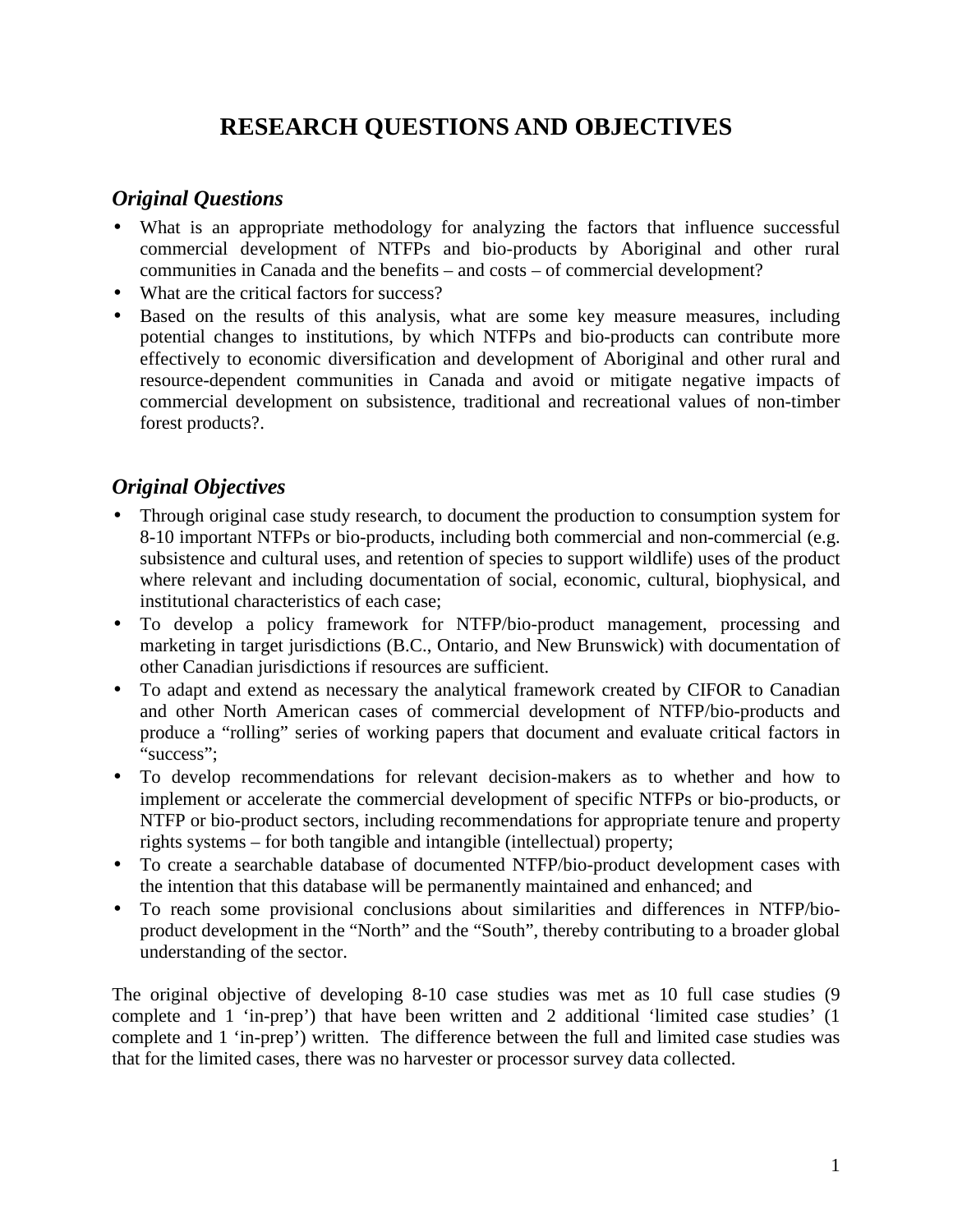As this project developed and the research team was built, there was recognition that the scope of the project needed some refining and re-focussing. The team decided to focus on NTFPs in Canada and did not conduct case studies of "bioproducts", (such as bio-energy) nor of other North American jurisdictions.

Some of the higher level analytical objectives of the project were reduced in scope, largely because of the significant challenges in developing the cases, including. language barriers (in the case of immigrant harvesters) and extended requirements for dialogue with First Nations dialogue whose concerns about NTFP "commercialization" limited or excluded the involvement of First Nations in some cases, and took added resources in others. Further, as the project team consisted mainly of individuals within the natural resource sciences disciplines, this influenced the cases to be more weighted toward forest management and ecological issues that influenced "success". Another change of action as the project evolved was the reality that a broad 'policy framework' approach may be injurious to oversimplifying NTFP policy development and therefore the team began to explore adaptive management approaches to foster policy development. This approach is discussed below. Lastly, as noted below, the 'north south' comparison aspects of the project will be explored more fully through two new projects discussed under 'new research'.

## **KEY FINDINGS**

## *What defines "successful commercialization"?*

Results from the project suggest that definitions "success" should include, not only the viability of individual enterprises and broader NTFP sectors, but also include recreational and traditional NTFP harvesters who live in forest communities who are healthier because they harvest NTFPs (are active physically) and eat a healthier diet. As some recreational and traditional NTFP harvesters no longer harvest for subsistence purposes (as most people have higher disposable incomes), their choice for harvesting NTFPs and their use (while reducing their annual food budgets) may be motivated by other objectives. These objective include: minimizing climate change impacts caused by transporting food imports long distances; and, First Nations traditional uses, which are being shown to mitigate health issues such as diabetes. Therefore, within our understanding of "success", successful NTFP commercialization should promote a 'triple bottom line', by supporting rural livelihoods (economic), fostering healthy lifestyles and socially rewarding activity (social), and minimizing impacts upon the environment (environmental). These findings are consistent, especially in respect to social objectives, with those of authors such as (Marshall et al. 2006).

## *NTFP Production – General issues*

 Currently NTFPs are mostly 'wild-harvested', which poses significant challenges for business development as supply issues make year-to-year decision making difficult. This is particularly true for wild harvested mushrooms and berries;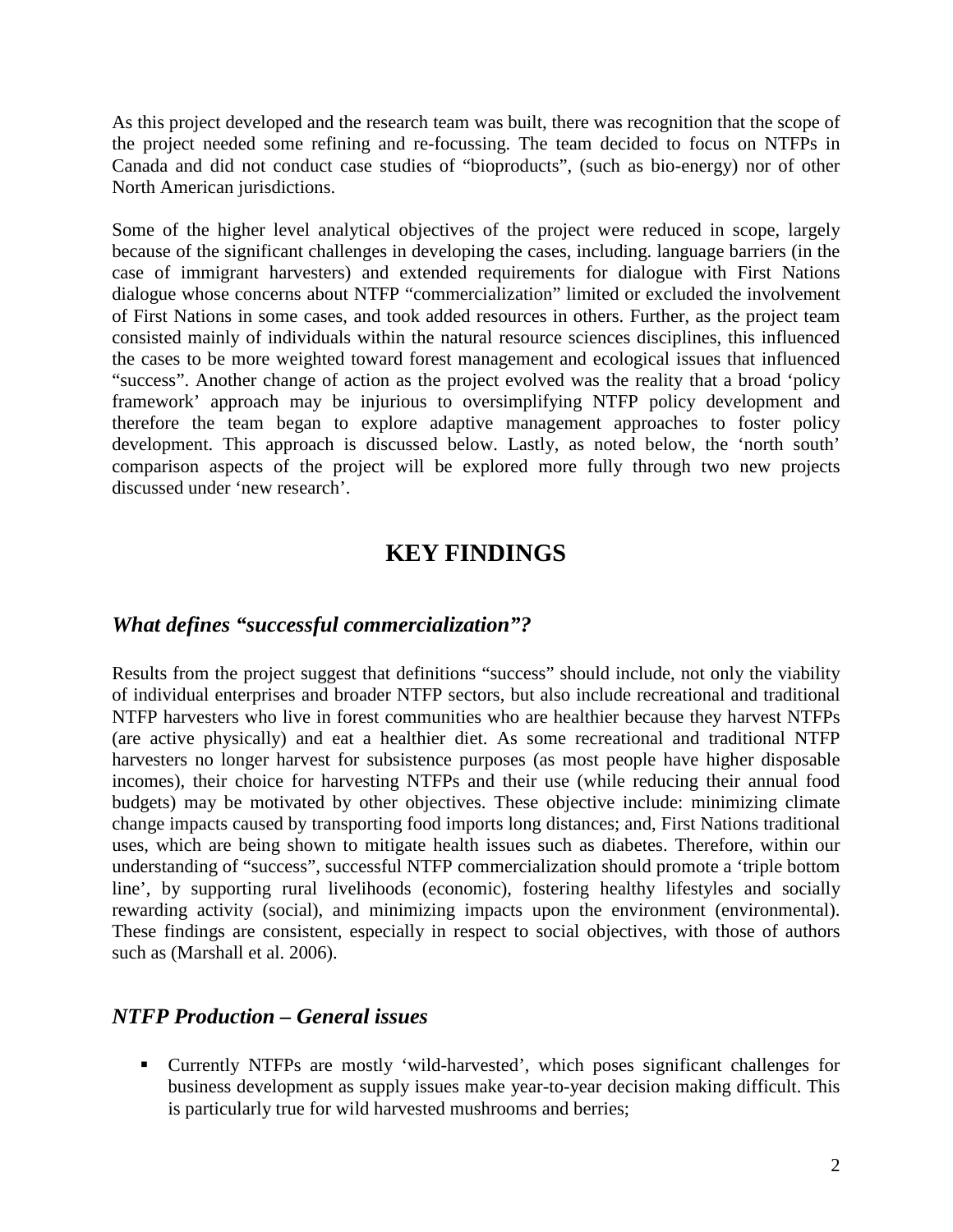- Habitat losses for NTFP production are occurring in some cases as a result of forest management practices e.g. silvicultural prescriptions and wildfire suppression, which makes commercial development challenging; and
- There is greater demand than available supply for some NTFPs, which may lead to significant sustainability issues under 'open access' regimes.

## *Ecology/Forest Management*

- There is limited knowledge of the ecology of most NTFPs;
- Mapping suitable habitat for production is needed for most NTFPs;
- **Predicting NTFP production levels for potential harvesting is difficult, especially for wild** mushrooms and berries and, even where prediction is possible, production volumes do not equate to volumes of market quality NTFPs;
- There are many possibilities for compatible 'joint' management of timber and NTFPs that need more exploration and extension within the community of forest professionals;
- Some NTFPs (wild blueberries, maple syrup, salal) have successfully developed cultural practices that enhance production, and more production research is needed;
- NTFPs are consistent with and assist forest managers in meeting sustainable forest management objectives; and
- Emerging values for environmental services may create more incentive for NTFP management within forestry.

## *Socio-economics*

- Many NTFPs are support sustainable livelihoods for rural community peoples across Canada and will become even more significant as the traditional forest economy shifts in the future with reduced levels of timber production;
- **NTFPs** are harvested in many cases by not only the disadvantaged or poor, but by well educated and individuals with adequate capital for business development;
- Many NTFPs have comparable wages with the other employment opportunities in rural communities and could be attractive to labor as the traditional forestry sector is stressed and job losses continue; and
- There are very few barriers for entry for NTFP harvesters and may be a relatively easy shift for many to enter the NTFP sector. This situation may also, however, lead to over harvesting, lack of industry stability, conflict between user groups and other effects of 'open access' as noted below.

## *Institutions and Industry*

- **Strong producer and processor organizations are essential for promoting NTFPs as these** provide networking, applied research, marketing and advocacy for policy development;
- Producer organizations may have the potential to increase bargaining power for harvesters who are typically price takers in the marketplace; and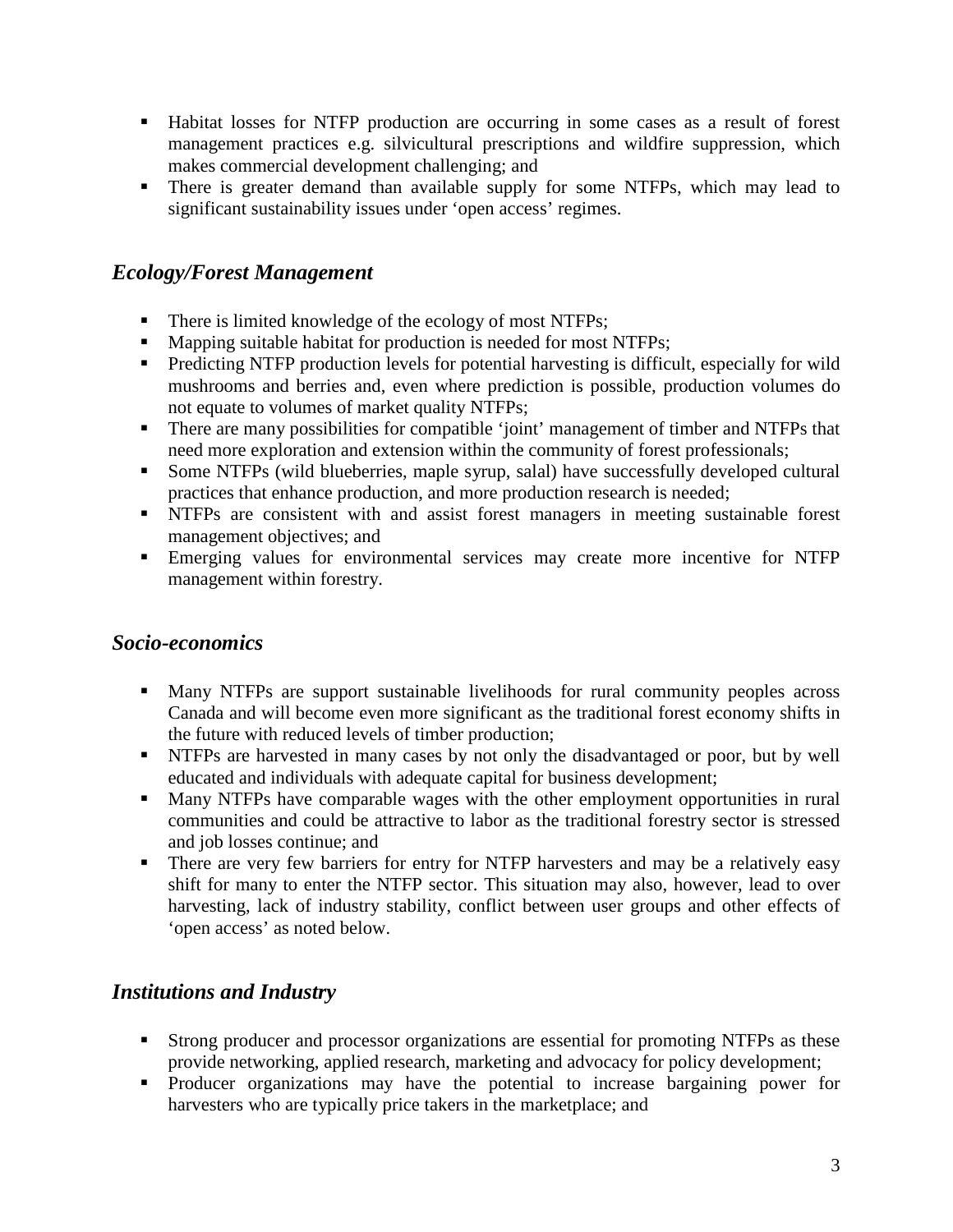• Cooperative transportation, marketing, branding and processing may foster greater viability for NTFP producers.

## *Policy*

- Well defined property rights are essential, but not sufficient, for NTFP commercial investment;
	- o Exploring policy alternatives to grant property rights for NTFP producers needs to be considered for many various regimes e.g. Crown Lands;
- A lack of property rights and 'open access' conditions potentially leads to conflicts between commercial, recreational and traditional users and could be mitigated with assigning appropriate rights;
- **There is a current lack of NTFP management required within forest management which** limits the potential for NTFP production;
- There are current taxation issues that create disincentives for NTFP producers; and
- **NTFPs** do not have a 'home' within any provincial or federal ministry or department; the lack of a policy community or advocates for NTFPs limits their ability to achieve a place on policy agendas.

## *Marketing and Trade*

- Many NTFPs have global markets and have significant growth opportunities for the future;
- NTFPs markets are growing in light of increased interest in 'wild foods', 'locally produced' and the associated health benefits of these products.

## *External Support*

- A strong research infrastructure is essential to exploring the opportunities for greater NTFP production within extensive forest management, agroforestry and cultivation scenarios;
- Research and development funding have been more abundant for NTFPs with secure property rights than NTFPs under 'open access' conditions; and
- Strong marketing and trade support is essential to developing markets and promoting trade opportunities.

## **KEY DELIVERABLES**

The project allowed many opportunities for knowledge exchange and will continue to benefit the research, industry, First Nations and provincial and Federal government communities: Over the last 3 years the researchers have contributed the following: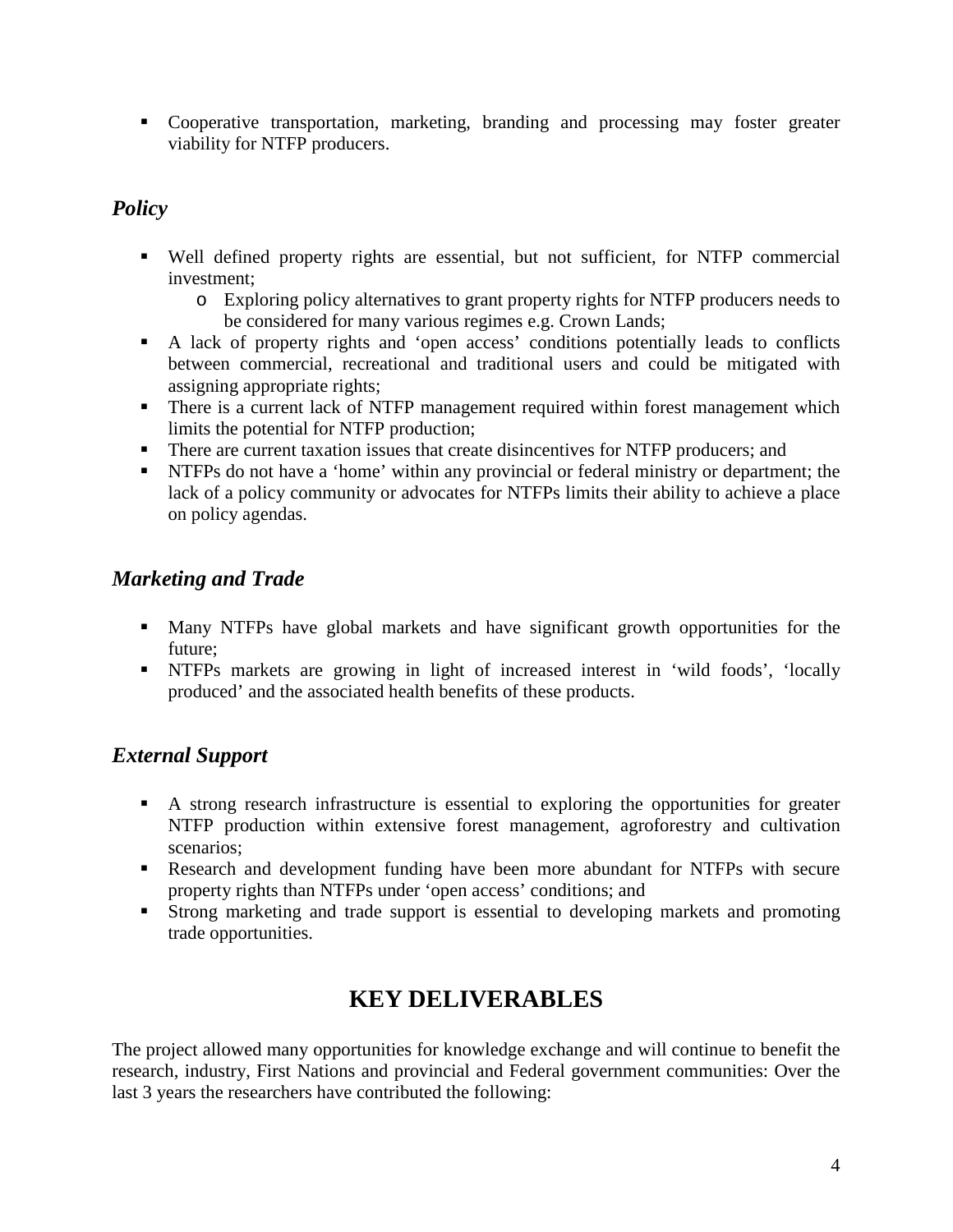#### *Conference Presentations*

Mitchell, Darcy and Tom Hobby. North American Agroforestry Conference, Quebec City, June 10-12, 2007. "*Non-timber Forest Products and Forest Farming: A usage continuum".*

Hobby, Tom**.** The Big Huckleberry Summit. University of Washington. June 21-22, 2007. *A Black Huckleberry Case Study in the Kootenays Region of British Columbia.* 

Mitchell, Darcy**.** National Forestry Congress, Ottawa, September 26, 2006 *"Safety Net, Springboard, Social Capital: Non-Timber Forest Products and Boreal Forest Communities".*

Hobby, Tom, D. Mitchell, T. Brigham, S. Robertson, E. Ramlal, D. Buck, E. Hamilton Sustainable Forest Management Network, Conference, Edmonton, AB, June 24-26, 2006. "Canadian Non-Timber Forest Products: *Strategies for Sustainable Management, Community Development and Policy Implementation"*. Discussion Forum.

Hobby, Tom, K. Dow, S. MacKenzie. Sustainable Forest Management Network, Conference, Edmonton, AB, June 24-26, 2006. Poster. "*A salal (Gaultheria shallon) Case Study on South Vancouver Island British Columbia Using an Adapted Centre for International Forestry Production-to-Consumption Approach".* 

Mitchell, Darcy. B. Mainprize**,** T. Hobby IUFRO World Congress, Forests in the Balance: Linking Tradition and Technology, Brisbane, Queensland, Australia, August 8-11, 2005. *"Non-Timber Forest Products and Indigenous Enterprise: Prospects for Income, Conservation and Community Wellbeing".*

Hobby, Tom. Western Forest Economist Annual Meeting, "*Economic Values of British Columbia NTFPs".* Wemme, Oregon. May 1-2, 2006.

Keefer, Michael. "*The Ecology and Economy of Morels in BC's East Kootenay"* A Future Beneath the Trees, International NTFP Symposium. Royal Roads University, August 25-27, 2005.

 Hobby, Tom. "*Developing a Case Study Database for NTFPs in North America Using an Adapted CIFOR Framework"*

A Future Beneath the Trees, International NTFP Symposium. Royal Roads University, August 25-27, 2005.

Robertson, Susan. "*The Economic Potential of Taxus Canadensis Plantations in Northern Ontario"*

A Future Beneath the Trees, International NTFP Symposium. Royal Roads University, August 25-27, 2005.

#### *Workshop Presentations*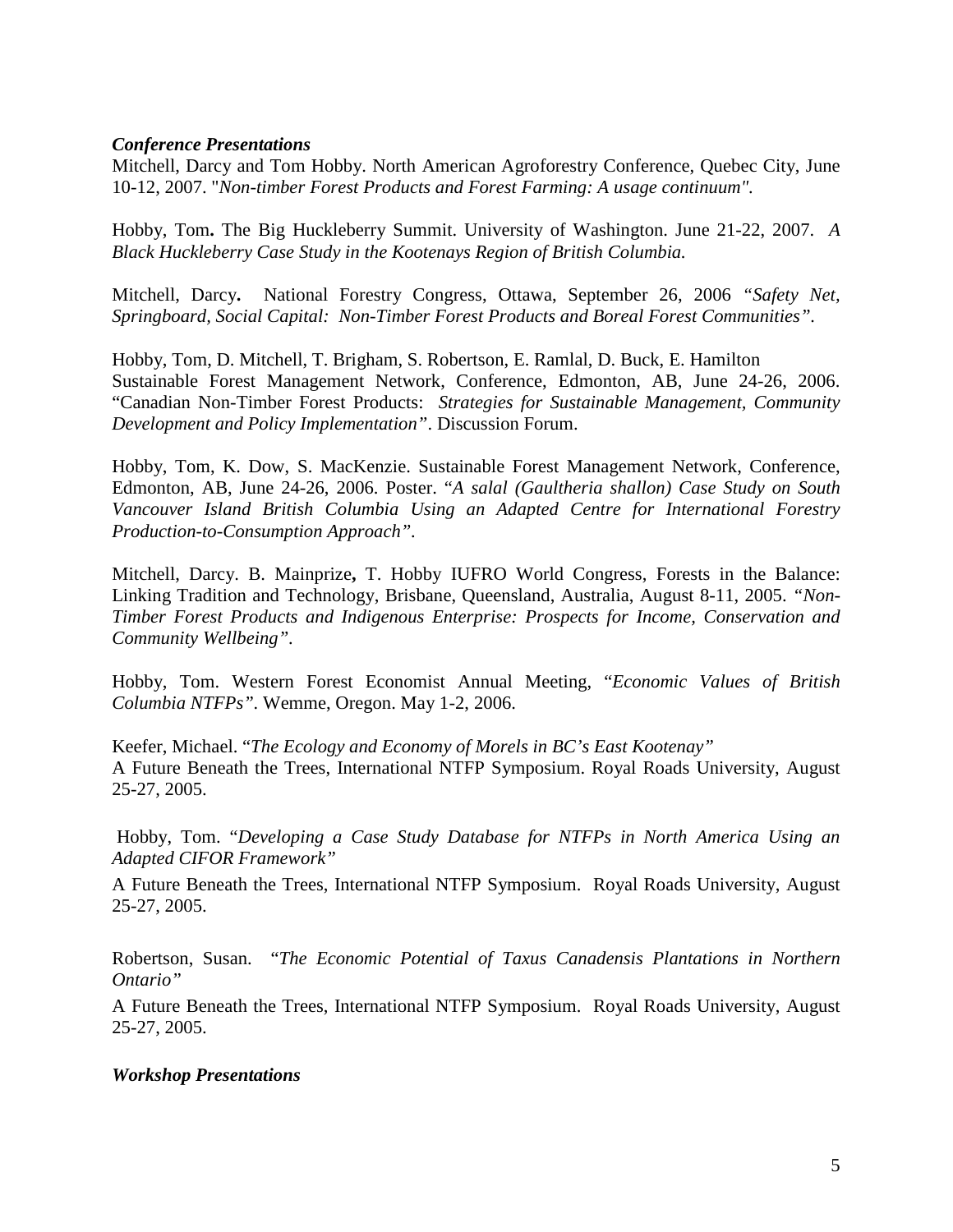Hobby, Tom. "*NTFPs in the East Kootenays".* December 12, 2006. Non-Timber Forest Products Workshop. Natural Resources Canada, Pacific Forestry Centre, Victoria, BC

Keefer, Michael. -Presenter. "*The Ecology and Economics of Morels in the East Kootenays"*. Kootenays Forest Innovation Society Workshop, College of the Rockies, Cranbrook B.C. September 16, 2005.

Mitchell, Darcy. Presenter. *"Non-timber forest products: markets and management".* North Island Woodlot Owners. Quadra Island, B.C. April 6, 2006,

Hobby, Tom. Presenter. *"NTFPs in British Columbia, A World Beneath the Trees".* Kootenays Forest Innovation Society Keynote Address, Selkirk College, Nelson, B.C., October 14, 2005.

Hobby, Tom *"NTFPs and Community Economic Development".* Kootenays Forest Innovation Society Workshop Presenter. October 15, 2005. Selkirk College, Nelson, B.C.,

Hobby, Tom. *"NTFPs and Community Economic Development"*. Kootenays Forest Innovation Society Workshop, September 16, 2005 College of the Rockies, Cranbrook B.C. .

#### *Book Chapters*

Mitchell, D., S. Tedder, T. Brigham, E. Hamilton, W. Cocksedge, T. Hobby, and S. Berch. Policy Gaps and Invisible Elbows: Non-timber Forest Products in Canada. Invited chapter for People and Plants International forthcoming book Non-Timber Forest Products Policy: frameworks for the management, trade and use of NTFPs. Submitted July 2007

Chamberlain, J., D. Mitchell, L. Zabek. J. Davis, T. Brigham, and T. Hobby. Forest Farming Practices in North America. Invited chapter for North American Agroforestry: An Integrated Science and Practice. Second edition. Submitted July 2007.

#### *Journal Articles*

The following articles comprise a special issue of the B.C. Journal of Ecosystems and Management to be published in April 2008.

Mitchell, D., T. Hobby 2007 (in-prep). "*From rotations to revolutions: non-timber forest products and the new world of forest management".* B.C. Journal of Ecosystems and Management*.* 

Keefer, M., Winder, R. Hobby, T. 2007 (in-prep). *"Commercial Development Morels in the East Kootenay, British Columbia"*. B.C. Journal of Ecosystems and Management*.*

Hobby, T., Mackenzie, S., Dow, K*.* 2007 (in-prep) *"Commercial Development of Salal on South Vancouver Island".* B.C. Journal of Ecosystems and Management*.*

Ehlers, T. 2007 (in-prep) "*Chanterelle Mushrooms on Vancouver Island, British Columbia"*. B.C. Journal of Ecosystems and Management*.*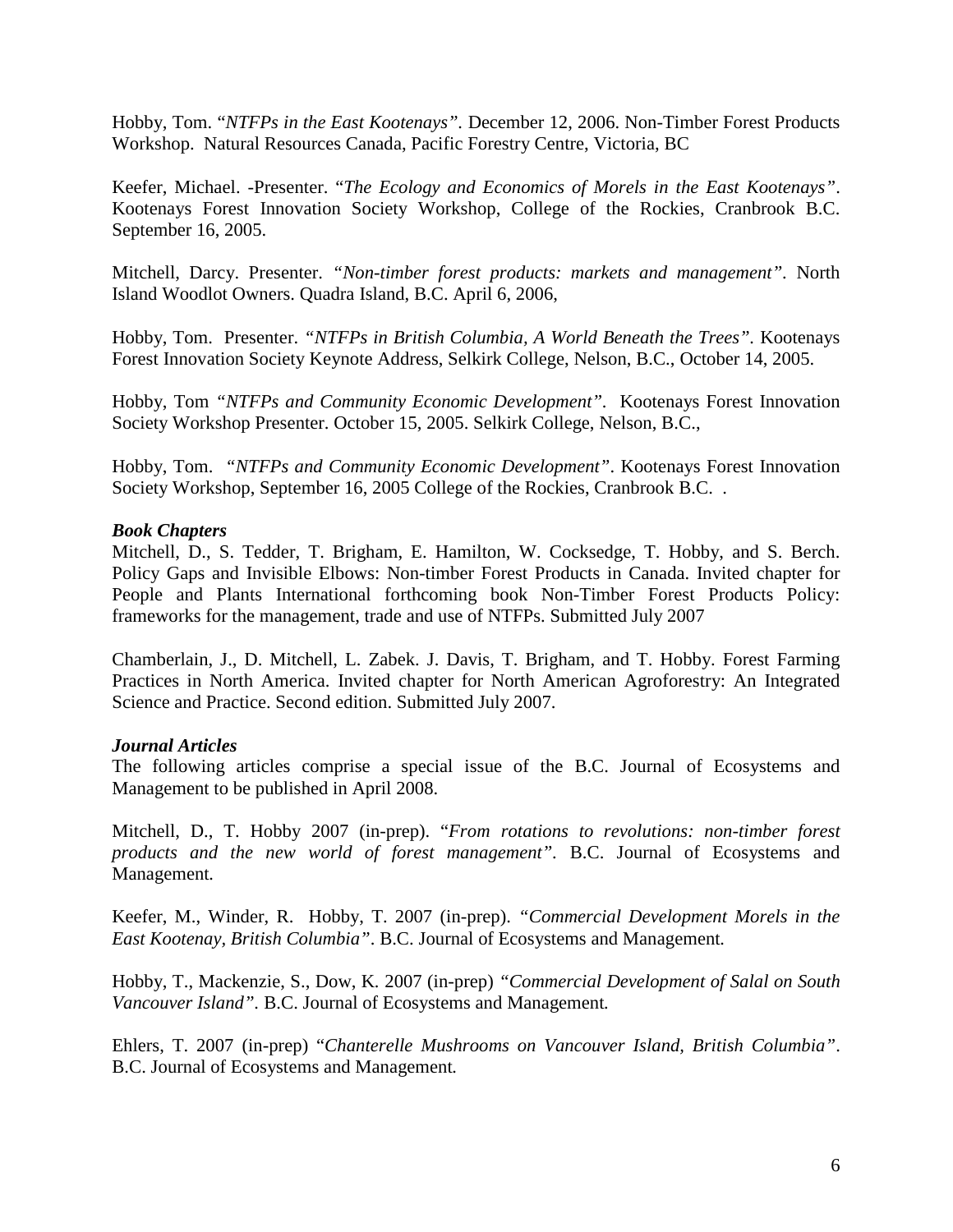Hobby, T., M. Keefer.2007 (in-prep)"*A Black Huckleberry Case Study in the Kootenays Region of British Columbia".* B.C. Journal of Ecosystems and Management*.*

Hobby, T., K. Maher, E. Keller.2007 (in-prep)"*Commercial Development Bigleaf Maple Sap Harvest on Vancouver Island".* B.C. Journal of Ecosystems and Management*.*

#### *Masters Theses*

Author: **Michael Keefer**

Date on thesis (month/year): January 2005

Thesis title: The Ecology and Economy of Morels in British Columbia's East Kootenay

Department: Environmental Management

Academic institution: Royal Roads University

Degree: MA

Supervisor(s): Darcy Mitchell, Richard Winder

#### Author: **Susan Robertson**

Date on thesis (month/year): June 2005

Thesis title: *The Economic Potential of Taxus Canadensis Plantations in Northern Ontario*

Department: Economics

Academic institution: University of Guelph

Degree: MA

Supervisor(s): Glenn Fox

#### *Case Studies – Website and Database*

Nine case studies and one NTFP profile were completed and can be accessed at www. Royalroads.ca. Five of these case studies are pending publication and therefore the abstracts are only shown until these are published. In addition, as part of the project, a searchable database with the main descriptor variables is also available at the CNTR website. This is a searchable database for specific NTFPs based on a 'production to consumption' approach that consists of 118 variables that were attempted to be collected for each case. There is also included, the data collection survey instruments that were used and summary statistics for these NTFP harvester/buyer surveys for several cases.

#### *Other Resources*

Compendium of NTFP law and policy in all Canadian jurisdictions (65 individual reports). Developed jointly through this project and a 3 year project supported by the Canadian Model Forest Network. Available at http://www.royalroads.ca/programs/faculties-schools-centres/nontimber-resources/cntr-law-and-policy-papers.htm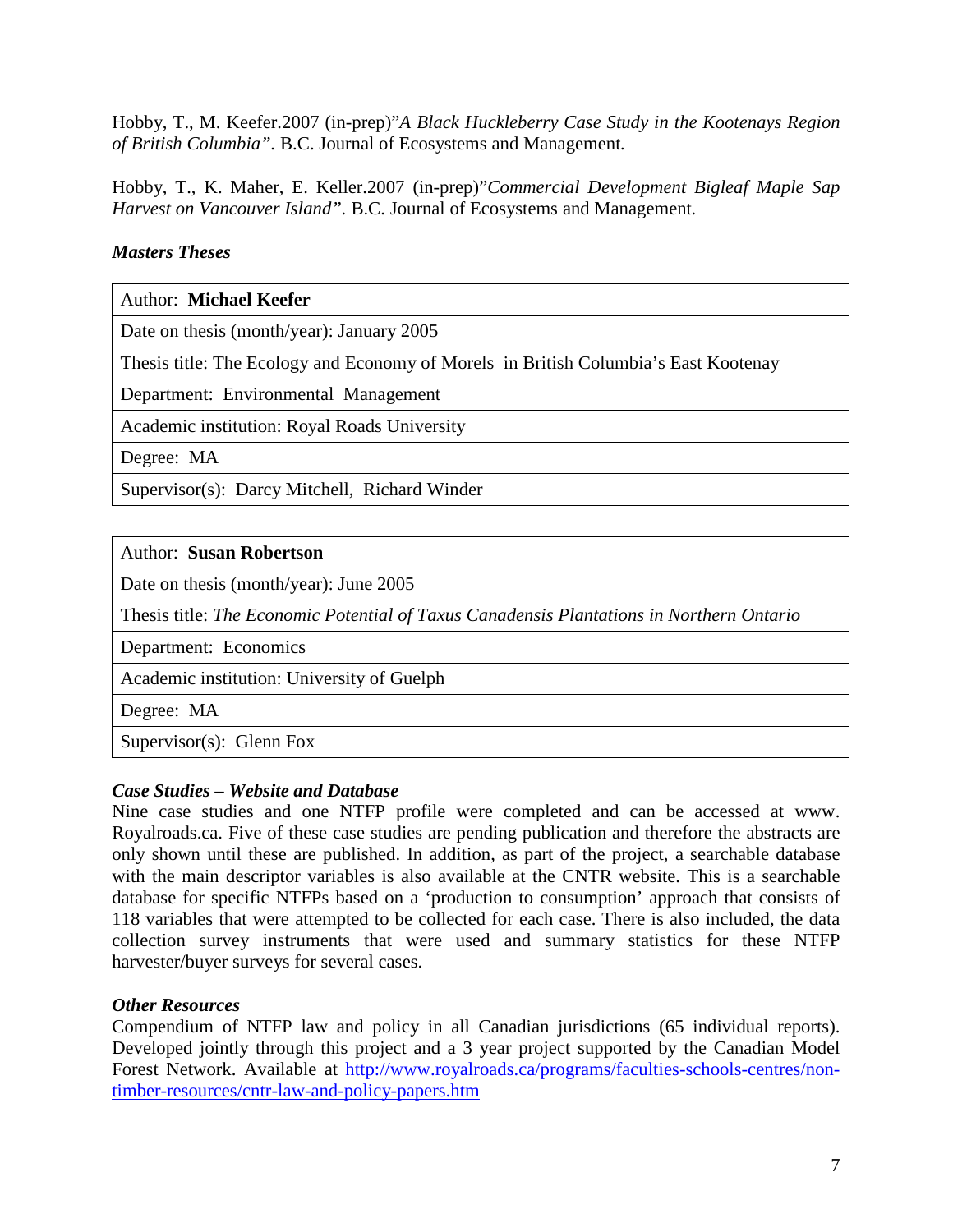An article outlining the economic development findings from this project is in development, to be submitted to the Journal of Rural Studies or other appropriate journal by early 2008.

## **BENEFITS TO PROJECT PARTNERS AND OTHERS**

This project has assisted NTFP producers and processors, First Nations, and forest companies, in gaining a better understanding of the needs and gaps pertaining to the incorporation of NTFPs within forest management, and NTFP commercial, recreational and traditional use development. Government has been made more aware of the policy issues that are hindering the promotion of the sector and new initiatives have been started within government (such as the changing of the harmonized trade codes) for gaining a better understanding of the value and benefits of the NTFPs sector.

In addition, the academic community has been able to benefit through many conference presentations and panels and the publications written as part of this project will assist the research community to be more aware of the opportunities and challenges that the NTFP sector faces. This project will serve as a catalyst for new research initiatives to be developed that extend this research and focus on the specific issues that have been raised.

## **MANAGEMENT/POLICY IMPLICATIONS**

Management and policy implications of this project fall into a number of areas, including forest management, community economic development, and First Nations policy. The primary emphasis in this report and in the major extension project (special issue of JEMS) is the potential of NTFPs to contribute to sustainable forest management, under four general management scenarios, the first three of which are currently evident in various regions of British Columbia:

- 1. Traditional forest management–principal focus is traditional forest commodities with no defined property rights for NTFPs;
- 2. "Special management scenarios"–situations in which timber production is significantly constrained by environmental, social, or other factors, which are enforced through regulatory or other means; there are generally no specific property rights or regulatory regimes for NTFPs
- 3. "NTFP management or rights" situations in which forest owners or managers have customary, practical or legal property rights to non-timber forest products; and
- 4. "Management for emerging values" situations in which there is focus on emerging values, e.g. carbon credits, payment for environmental services.

## *Scenario 1: traditional forest management*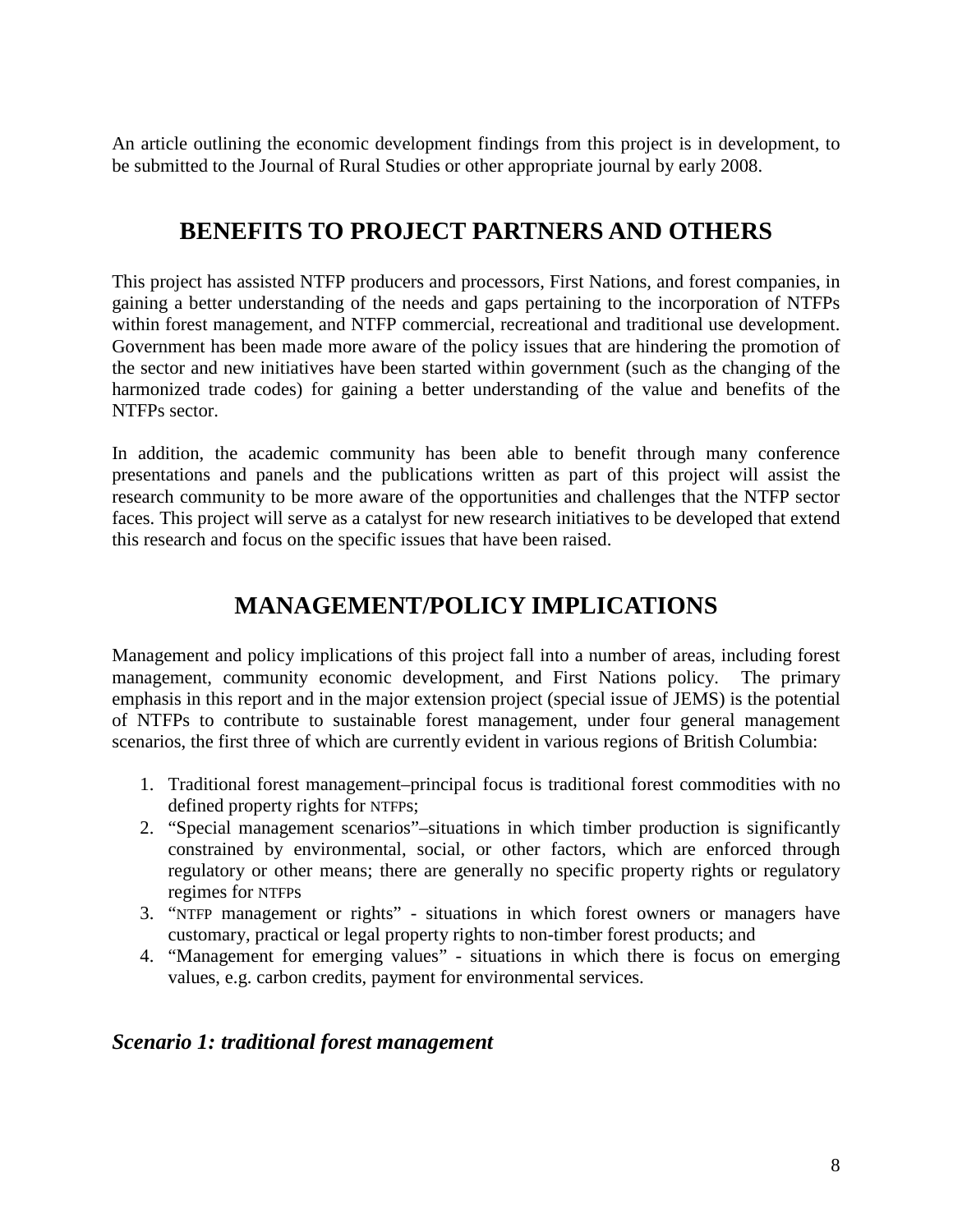Many commercially harvested NTFPs are commodities that are not on the radar screen of traditional forest companies. Most of these companies operate on Crown lands where most of the provincial forested regions are found. NTFPs on Crowns lands are mostly unregulated under the current laws. NTFPs of many different types are currently harvested under this traditional forest management scenario. For example, salal, huckleberries, and all the wild mushrooms are NTFPS that are harvested on crown lands in the absence of defined property rights, and are generally not being managed by forest companies.

In this scenario, there is no way to protect the investment of any entity or individual that attempts to manage NTFPs, and therefore, on most Crown lands, there are only extractive NTFP harvesting enterprises. With current forest management practices, there is significant risk for NTFP habitat reduction in these forest areas and they may be unable to sustain the production of NTFPs in the future. For example, the B.C. Ministry of Forests and Range (MOFR) under the Forest and Range Practices Act (FRPA) do currently not manage the black huckleberry, and there is evidence that current fire suppression and silvicultural practices, which are managed by the MOFR, may be limiting NTFP abundance. This in turn reduces the resources once available for both harvesters and wildlife.

A serious constraint on ameliorating this situation is that even those timber companies that may be interested in meeting broad SFM objectives would face unrecoverable costs if they limited timber production in the interests of sustaining NTFP production. In addition, under the current tenure systems, there is no mechanism by which timber companies may be compensated for providing NTFP harvesters access to the resources. Timber licensees have not been assigned property rights, which would allow them to sell permits to interested harvesters for these resources. In short, a number of disincentives are in place for successful and sustainable commercialization of NTFPs under the traditional management scenario that is in effect on most of the land base in the province. Harvesters under this scenario have an incentive to pick as much of the resource as they can for fear that someone else will take any product they leave behind. This may result in over-harvesting and unsustainable practices with regard to NTFPs, and may also contribute to damage to timber and to forest ecosystems (Tedder *et al.* 2002).

## *Scenario 2: special management situations*

This scenario applies when certain environmental, social, and traditional use objectives and values may be already established that support NTFP development even though property rights are not legally defined or assigned. In this case, there is also the lack of a rights framework, which brings with it certain disincentives and barriers, but NTFP production is seen to be compatible with various ecological objectives. For example, the morel mushroom harvest may be enhanced in specific areas as other key ecosystem restoration (ER) objectives are met through thinning and prescribed burning. Huckleberries may also have ER compatibility as they are valuable in the sustenance of wildlife, and sustaining their natural abundance meets wildlife management objectives. Mushroom management and/or preservation of critical mushroom habitat may also fit very well in sensitive watershed areas where timber production is constrained anyway. Or, as another example, it may make sense to manage bigleaf maple with its potential for sap and syrup production as part of a strategy for meeting riparian management objectives.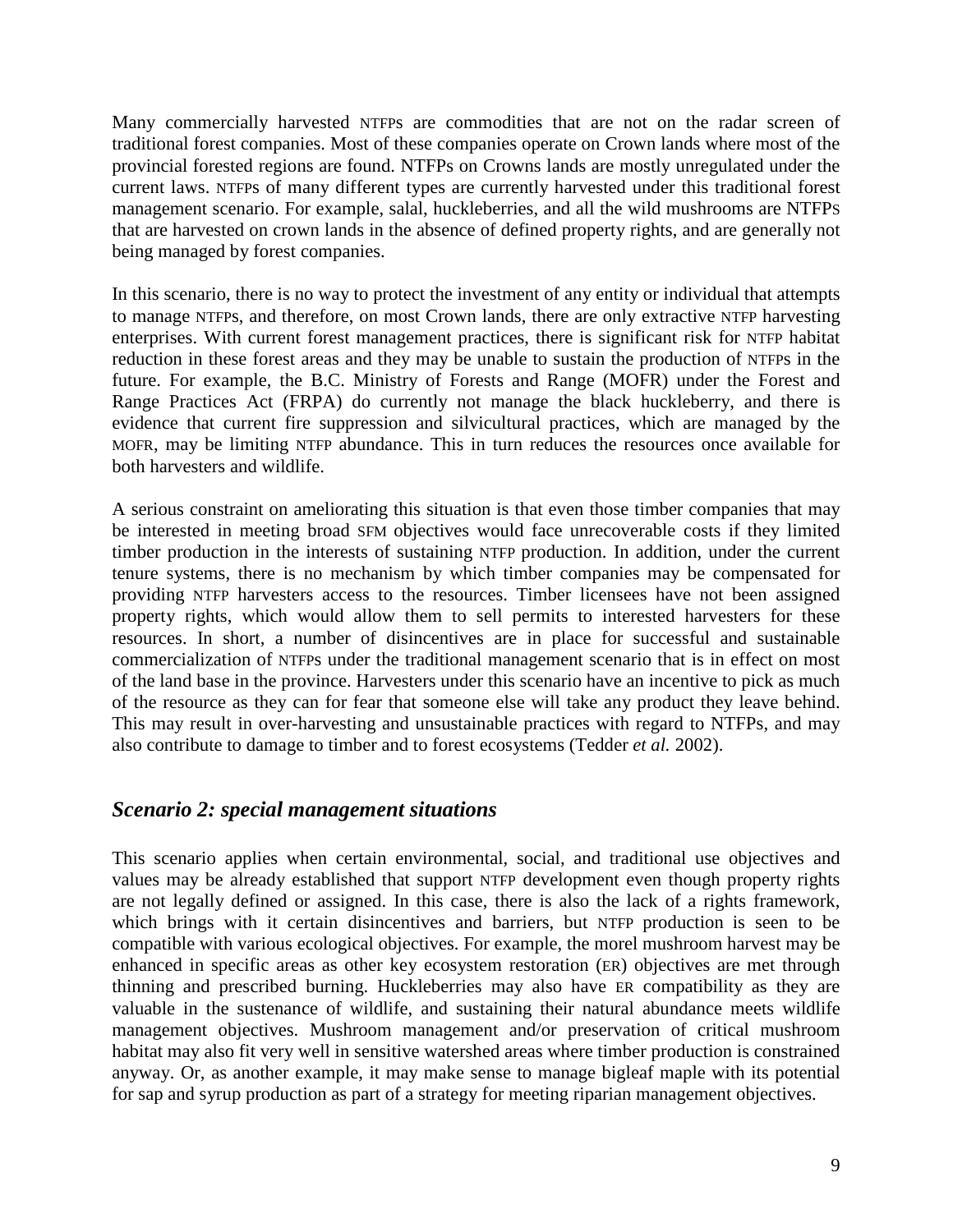These examples highlight opportunities for expanding NTFP production in concert with other objectives, but they have yet to be incorporated into strategic management practices that specifically enhance NTFP production. With ongoing research into possible compatible objectives for timber and non-timber uses, future land use planning may be able to incorporate NTFP management opportunities on a consistent basis. One key lesson from the case studies was the evidence from harvesters' surveys that from a harvester's perspective, timber production itself is not necessarily a hindrance for NTFP production. The majority of respondents saw limits to NTFP production resulting from a general lack of awareness of the opportunities for compatible management, combined with a lack of appropriate tenure options as the limiting factors. With this in mind, making foresters and other professionals more aware of the possibilities in this scenario could help to realize its potential advantages.

#### *Scenario 3: NTFP management or rights*

While many provinces in Canada have a high percentage of Crown lands within the land base, there are significant tracts of private lands in many provinces, which may turn out to be the best proving ground for testing the management of NTFPs. Quite simply, the clear property rights on private land ensure that compatible forest management may be tested and applied with appropriate ownership incentives for NTFP management investment in place. There are many instances where appropriate NTFP management strategies may produce additional revenues for landowners. For example, selling exclusive permits to NTFP companies or harvesters could potentially offset the costs of timber production. With such permitting in place, NTFP producers may also be able to do specific silvicultural operations such as thinning and spacing in order to enhance NTFP production while also reducing silvicultural costs for the landowner (Cocksedge & Titus 2006).

Among the case studies presented in this issue, the salal study serves as an example of how an NTFP may generate additional revenues for a landowner. There are several instances where private timber companies are selling area-based permits to NTFP buyers and harvesters on Vancouver Island. On the basis of these exclusive permits, NTFP producers have a vested interest in patrolling the licensed area to prevent trespassing. Permittees also have an incentive to manage the resource and prevent over-harvesting. In addition, there are cases where salal harvesters have been trained to thin and space the canopy and fertilize plantations to maintain and enhance salal production while benefiting timber production and quality.

A second example of an NTFP in this category is bigleaf maple. All the producers interviewed in the big leaf maple case study operated on private lands, where there are incentives for investment in stand management for sap production. Producers reported that all the current stands being tapped are natural bigleaf stands in a managed forest setting, rather than a cultivated plantation setting. These stands are typically small pockets of bigleaf mixed into a coniferous forest setting. Some of these stands are in riparian zones, which have greater sensitivity to timber production from an environmental standpoint. In such locations in particular, the development of bigleaf stands for sap production also offers the environmental benefit of maintaining healthy riparian habitat and its associated biodiversity.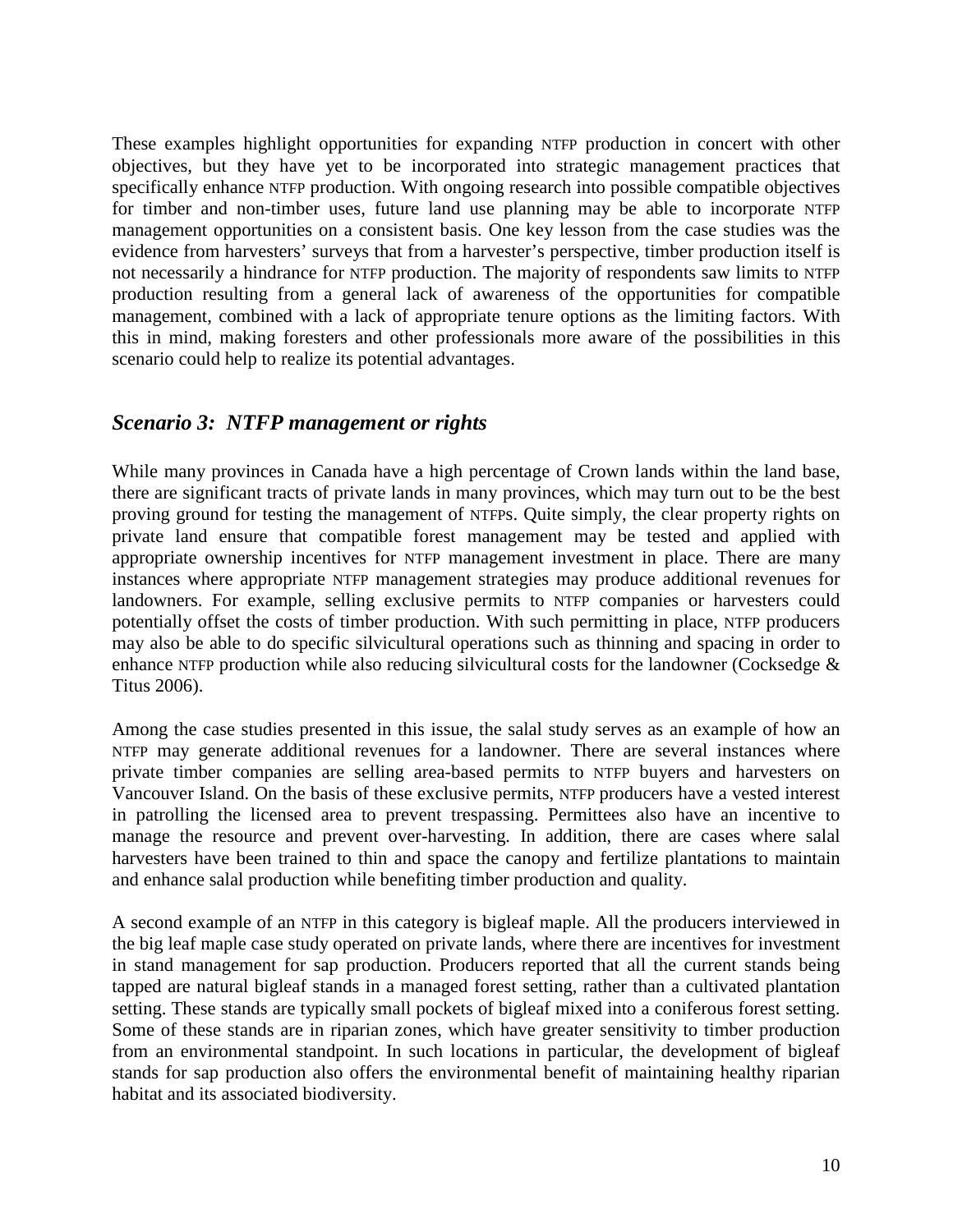Other areas that could be potentially managed for NTFPs include First Nations Treaty lands, First Nations reserves, Community Forest Tenures (which in B.C. have rights to manage and benefit from NTFPs), and land managed by B.C. provincial Crown woodlot licensees. With the appropriate property rights in place, the deliberate management and protection of NTFP investments would make sense. Continuing research into compatible management opportunities in these areas would help to realize the opportunities for commercial development of NTFPs and their associated benefits. It is the opinion of the researchers, that with the proper management strategies in place, a higher and better use of some these private lands can be achieved when economic and environmental objectives expand beyond timber production on a per hectare basis.

## *Scenario 4. Management for emerging values*

This kind of scenario is only just beginning to emerge in Canada, so this discussion can only explore future possibilities that are in the formative stages. It seems likely that NTFP management over large areas of forest lands will be undertaken less for the market value of NTFPs themselves than for the contribution such management strategies make to environmental objectives for which markets are now emerging. For example, the sale of carbon credits may provide an incentive to timber companies to extend the timber rotations to maximize carbon sequestration, and this in turn would benefit the natural production of NTFPs like pine and chanterelle mushrooms. In jurisdictions such as Costa Rica, payments for maintaining biodiversity have been implemented and enhancing NTFPs in given regions is one way to meet such objectives (Zuniga 2003) As a final example of how environmental benefit can be linked with NTFPs, it should be noted that many NTFPs have the potential for enhancing water quality by providing streamside soil stabilization and general water filtering mechanisms. They are therefore beneficial in maintaining water quality in watersheds (Dept. of Fisheries and Oceans, undated; Schultz et al. 1995).

## *Conclusions*

During the last twenty years, NTFPs have crept slowly onto the radar screen of governments, researchers, and forest managers in Canada. More recently, economic, environmental and sociopolitical trends have focussed greater attention on both the fragility of conventional forestry and the potential for other products and services to be produced in conjunction with, or instead of, traditional forest commodities. This project, in conjunction with other research and policy work that has been conducted in British Columbia, over the past several years, suggests that, while NTFPs will rarely be a dominant focus of forest management except on a small scale akin to 'agroforestry', this forest sector can contribute to, and benefit from, development in conjunction with many other objectives of sustainable forest management. Of the four scenarios outlined above, we suggest that the largest volumes of NTFP 'commodities' such as floral greens and wild mushrooms will continue to be extracted from 'scenario 1' lands, at least for the foreseeable future. These lands constitute the greatest proportion of forest areas in most provinces and, except where more pronounced incentives emerge, it seems unlikely that either public or private interests would be willing to undertake significant investments in stewardship and value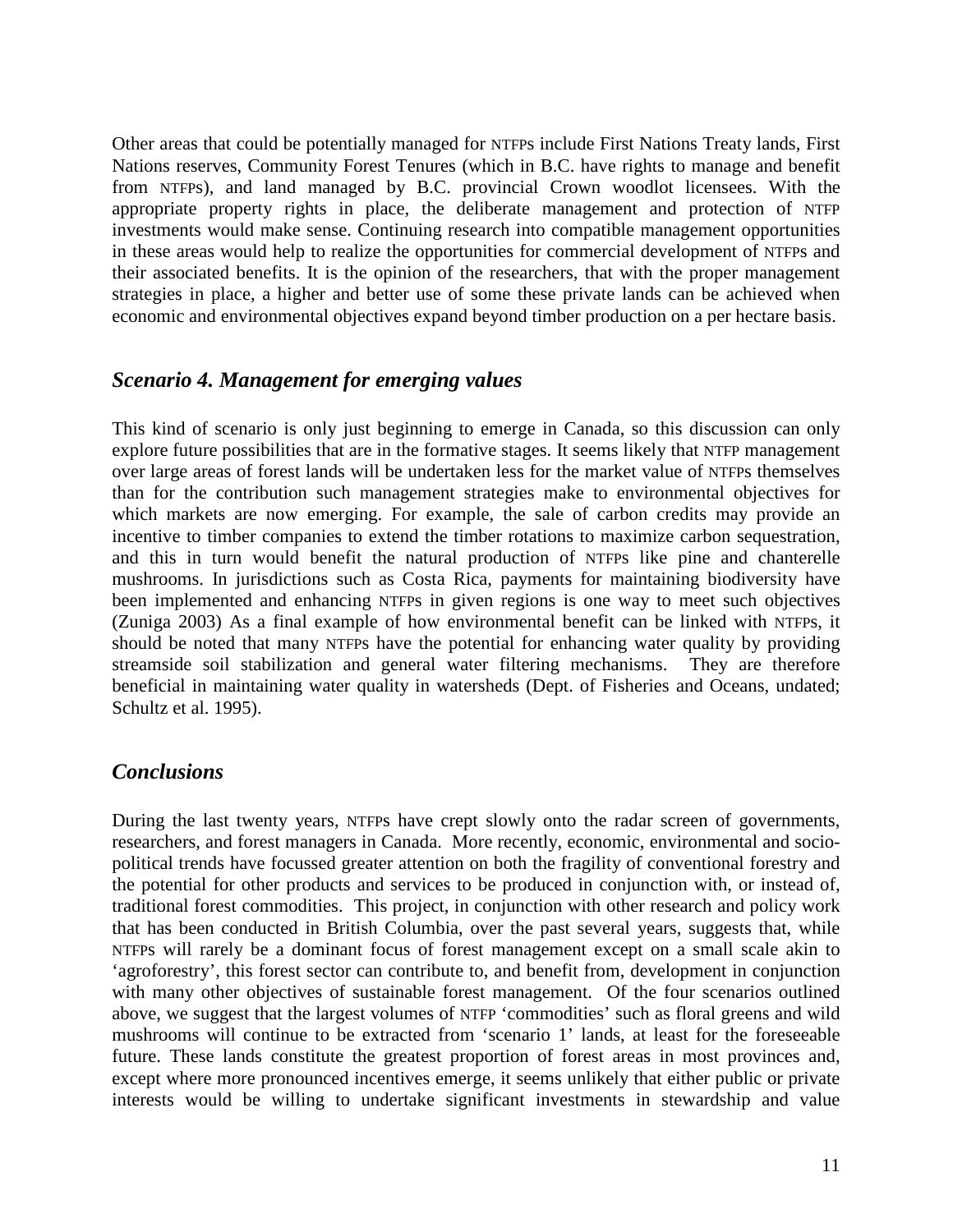addition. At the same time, there are many simple, inexpensive steps that could be taken to enhance non-timber production, with either neutral or beneficial impacts on timber production, several of which are discussed in Cocksedge (2006). In many cases, simply improving communication and coordination among harvesters, and between timber and non-timber interests, could generate significant benefits.

In terms of focussing scarce resources on NTFP research and development, we believe the greatest short to mid-term impact will likely occur in scenarios 2 and 3, with a focus for long term planning and development on scenario 4. In scenario 2, managing for NTFPs is, or can be made to be, compatible with protection of many other – often non-commercial – values and may assist in offsetting the costs of activities such as riparian management, enhancement of wildlife habitat, or fire prevention. In scenario 3, forest owners and managers already have practical or legal rights to manage for, and benefit from, NTFPs. In these cases, investment should focus on market research and development, product development and production techniques – preferable as joint investments with agroforestry/horticulture research and development. In both scenarios, lessons learned can be extended to the broader forest management community and can help define a research and planning context for the 'next wave' of emerging forest products and services in Scenario 4.

As Belcher and others (2003) have observed, it is not possible to have all of one's cake and eat it too - development and conservation objectives for NTFPs are not 'naturally' compatible, although they may offer more potential for compatibility than industrial scale extraction of forest commodities. By examining the various actual and possible scenarios for forest management, it should be possible, however, to produce more value in many instances by aligning NTFP use with other management objectives and by recognizing that there is no 'one size fits all' for NTFP management and policy across Canada.

To achieve this result, the clarification or creation of appropriate property rights – among other necessary measures - will be essential to support stewardship of, and investment in, emerging forest resources. An approach to identifying and testing appropriate institutional arrangements is suggested below as part of an integrated approach to forest management and rural development.

## *Rural Development and Forest Policy*

In the same way that forest management needs to consider forest resources as an integrated whole in order to achieve sustainable and optimal use of the full complement of resources, policy and programs directed to retaining and restoring viable rural communities need to look beyond 'silver bullet' solutions or a dominant focus on one alternative sector, such as tourism. The Centre for Non-Timber Resources and other partners have proposed that policy experiments, or adaptive case studies, be implemented through agreements with a number of willing partners to determine the interest and needs of resource dependent communities in developing non-timber resources as part of a strategy of economic stabilization and development consistent with cultural, social and environment values. These cases – which would be initiated across B.C. regions - would address a range of institutional arrangements (property rights) for non-timber resources in addition to identifying and supporting local entrepreneurship, the development of regional or provincial NTFP networks for, e.g. marketing and sector advocacy, and the development and extension of methods of managing forests compatibly for timber and non-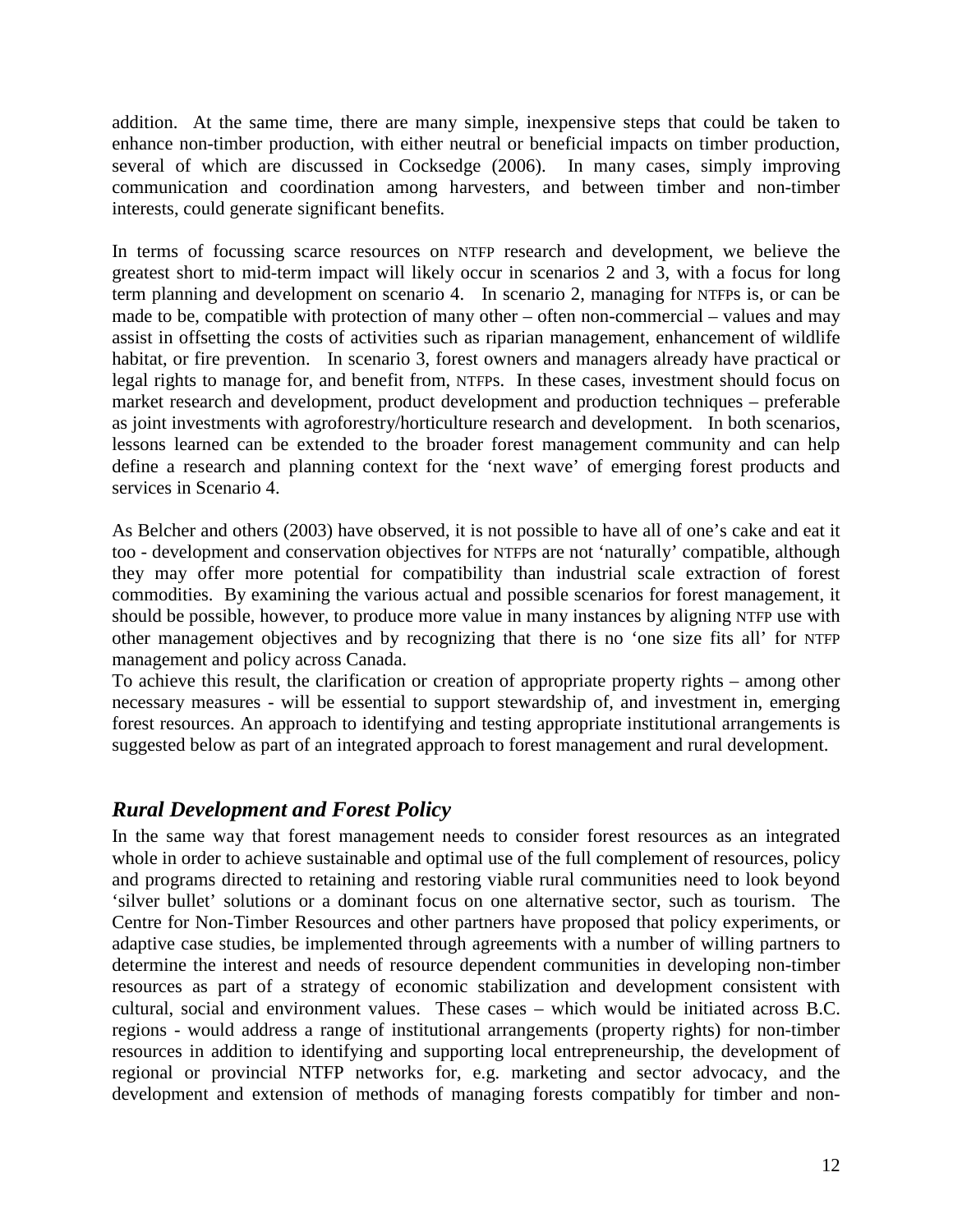timber products and services. With the creation of the B.C. Interagency Committee on Non-Timber Resources, chaired jointly by the Ministries of Forests and Range and Agriculture and Lands, and the committee's support in principle for the 'case study' approach, there appears to be growing potential for the implementation of such initiatives.

## **SUGGESTIONS FOR FUTURE RESEARCH**

This project has identified a number of areas of additional research, some of which, such as the 'adaptive case studies' action research proposals are already in development. A key finding of the project – the challenges involved in documenting NTFP production volumes and values – has formed the basis for a related project developed to submit an application to Statistics Canada to change the harmonized codes for some of the most significant commercial NTFPs. This project is funded by NR Canada, and the province of B.C. Ministry of Forests and Range, and Ministry of Agriculture and Lands and will submit an application for approximately 6 NTFPs that are commercially traded and exported from Canada.

As noted above, the CIFOR methodology, while very useful in identifying key variables and considerations, has several limitations, one of these being the focus on a single species. This emphasis limits the analytical power of the model with respect to the role of the NTFP sector in a local, regional or provincial context; few North American communities focus in a major way on a single species, as is more often the case in the developing world. The methodology is also limited in its attention to forest management policy and practices and to the cultural, recreational and other 'non-consumptive' values of NTFPs, which may be equal to, or of greater significance than, market values to 'northern' consumers. It is necessary, therefore, to adjust and expand the methodology to address a variety of policy relevant issues and expand the model to include these other values that have been mentioned. CNTR researchers have begun this process, and have embarked on two book projects in collaboration with researchers from CIFOR, Rhodes University (South Africa) and other international partners that will be informed by the revised methodology. Both projects – one of which is an invited volume for Springer publishers, will address, among other topics, comparative analysis of NTFP values and institutional arrangements in the 'north' and the 'south'.

Another area of required research relates to our still very limited understanding of the nature of the NTFP sector and in particular the knowledge about who harvests NTFPs, for which purposes, and volumes extracted. There is a general lack of understanding of commercial, recreational and traditional NTFP uses within the forest sector and models and methods for capturing a better understanding of resource use is needed. An area of research that is virtually untouched in Canada, although not in the United States, is sociological research on harvester populations, livelihood strategies and the significance of NTFPs in employing rural, immigrant, and mobile populations. Research of this type is essential if appropriate labour market policy and programs are to be established with respect to NTFPs and other emerging forest resources.